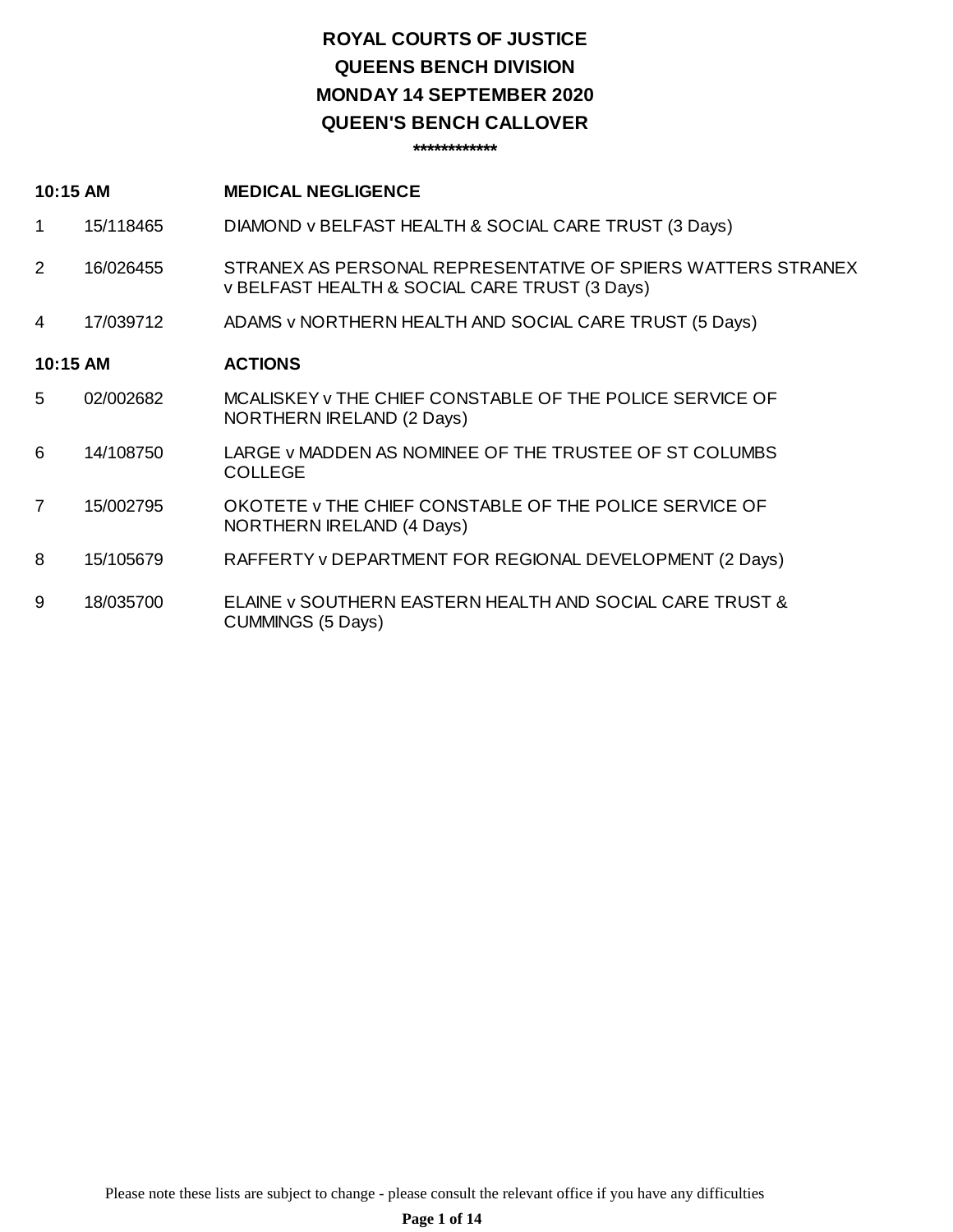## **ROYAL COURTS OF JUSTICE QUEENS BENCH DIVISION QUEEN'S BENCH CALLOVER TUESDAY 15 SEPTEMBER 2020**

**\*\*\*\*\*\*\*\*\*\*\*\***

### **10:15 AM ACTIONS**

- 1 15/017266 MCCOOEY v LEONARD & CLARKE (2 Days)
- 2 15/071229 LARKIN v MOVIHOUSE CINEMAS (YORKGATE) LIMITED (2 Days)
- 4 16/029340 CARLETON v MCELROY (2 Days)
- 5 16/112089 DONALDSON v WESTERN HEALTH & SOCIAL CARE TRUST (2 Days)
- 6 17/025360 CUNNINGHAM v CRIMMINS (3 Days)
- 7 17/107567 KNAPTON v MAGEE
- 8 18/009559 MOFFETT v PARKLANDS VETERINARY LIMITED & ALAN FORSYTHE (2 Days)
- 9 18/032909 NEESON v KINNEY, GAULT, LIBERTY INSURANCE & MOTOR INSURERS BUREAU (2 Days)
- 10 18/050835 MCCLEAN v THE EDUCATION AUTHORITY (2 Days)
- 11 18/051980 TOWNSLEY v THE CEDAR FOUNDATION (2 Days)
- 12 18/061939 CARLTON v SOUTH EASTERN HEALTH & SOCIAL CARE TRUST (3 Days)
- 13 18/062047 MAGUIRE v TESCO PLC (2 Days)
- 14 18/093263 DONAGHY v NORTHERN HEALTH & SOCIAL CARE TRUST (2 Days)
- 15 18/118574 GRAHAM v HARLAND & WOLFF PLC & MERSEY INSULATION CO LTD
- 16 18/124412 MCCUTCHEON v BELFAST HEALTH & SOCIAL CARE TRUST (2 Days)
- 17 19/041134 STITT v HUGH J O'BOYLE LIMITED & JOHN LAING CONSTRUCTION LTD (2 Days)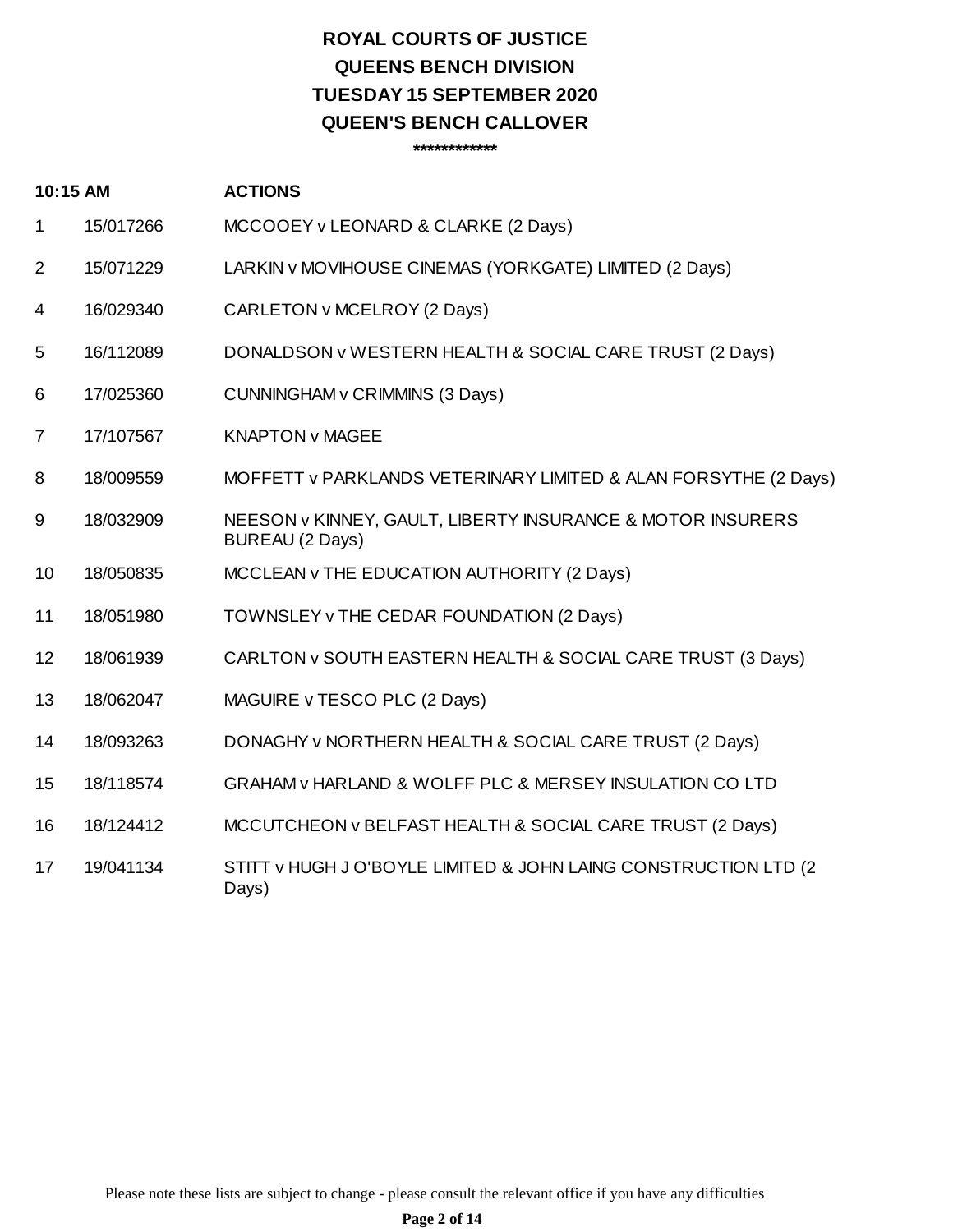## **ROYAL COURTS OF JUSTICE QUEENS BENCH DIVISION QUEEN'S BENCH CALLOVER WEDNESDAY 16 SEPTEMBER 2020**

**\*\*\*\*\*\*\*\*\*\*\*\***

### **10:15 AM ACTIONS**

- 1 14/113684 TEGGART v DE LA SALLE PROVINCIALATE & DEPARTMENT OF JUSTICE (3 Days)
- 2 15/014192 NICHOLL v TRANSPORT NI (2 Days)
- 3 16/063130 TRELIVING v THE PERSONAL REPRESENTATIVES OF NEIL FLORENCE, DECEASED (2 Days)
- 4 16/104921 OZDEMIR v CLARKE (2 Days)
- 6 17/026085 KEARNEY v NORTHERN IRELAND FIRE & RESCUE SERVICES & LUNDY & KEVIN MCCRICKARD
- 7 17/074283 CASEY v NORTHERN IRELAND HOUSING EXECUTIVE (2 Days)
- 8 17/126848 KELLY v HENDERSON WHOLESALE LTD (2 Days)
- 9 18/011443 BENICKY v KARRO FOOD GROUP (2 Days)
- 10 18/012494 REA v MURDOCK BUILDERS MERCHANTS LIMITED (3 Days)
- 11 18/030505 MCILWAINE v MAGINNIS & LOMBARD SHIPPING PLC (2 Days)
- 12 18/050212 MCCRUDDEN(MINOR) as mother and next friend of SHARON MCCRUDDEN v MCCRUDDEN
- 13 19/008496 JOHNSTON v BELFAST HEALTH AND SOCIAL CARE TRUST (2 Days)

### **10:15 AM INJUNCTIONS**

15 EX-PARTE APPLICATION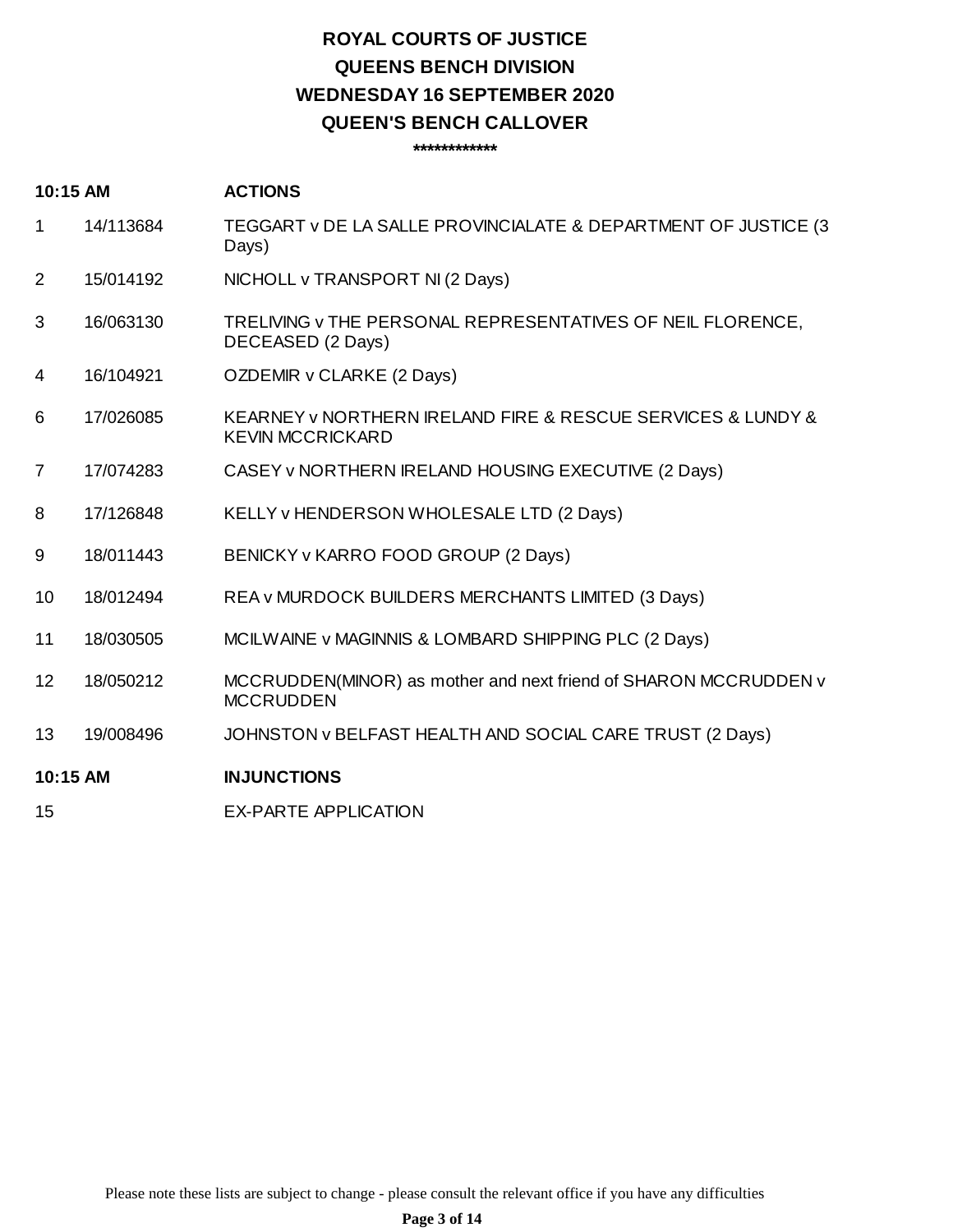## **ROYAL COURTS OF JUSTICE QUEENS BENCH DIVISION QUEEN'S BENCH CALLOVER THURSDAY 17 SEPTEMBER 2020 BEFORE THE HONOURABLE MR JUSTICE MAGUIRE**

**\*\*\*\*\*\*\*\*\*\*\*\***

- **10:15 AM ACTIONS**
- 1 18/033772 MARCUS v NU-TRACK LIMITED
- 2 19/010336 MANN v MCVARNOCK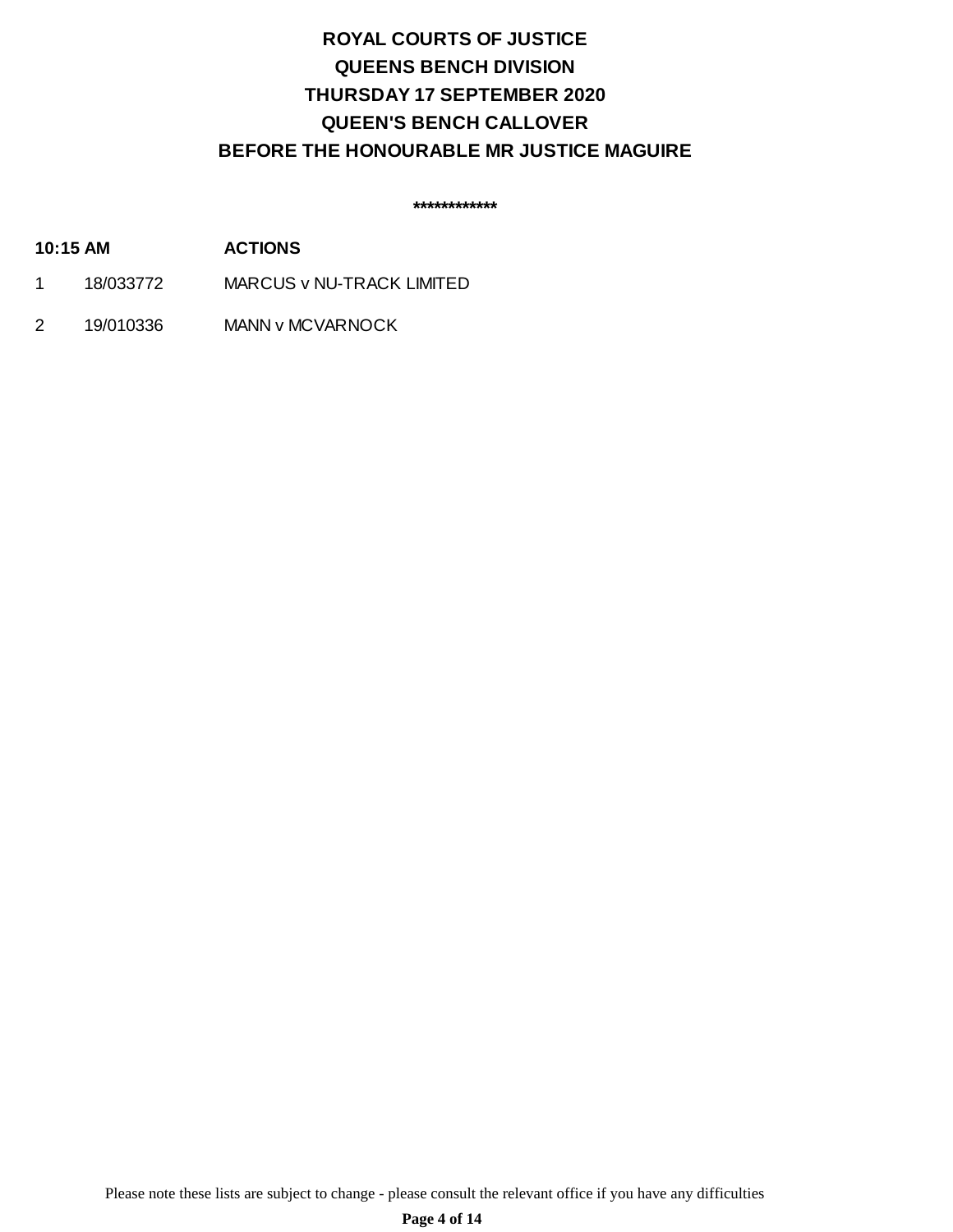# **ROYAL COURTS OF JUSTICE QUEENS BENCH DIVISION QUEEN'S BENCH CALLOVER IN THE NISI PRIUS COURT FRIDAY 18 SEPTEMBER 2020**

## **BEFORE THE HONOURABLE MR JUSTICE MAGUIRE**

**\*\*\*\*\*\*\*\*\*\*\*\***

### **10:15 AM ACTIONS**

- 1 12/054649 MONAGHAN v CHIEF CONSTABLE OF THE POLICE SERVICE OF NORTHERN IRELAND (1 Day)
- 2 16/075320 POTTSWORTH AS PERSONAL REPRESENTATIVE OF GEORGE (DECEASED) POTTSWORTH v CHIEF CONSTABLE OF PSNI
- 3 18/104359 SKINNER(MINOR) A MINOR BY JULIE-ANN SKINNER HER MOTHER AND NEXT FRIEND v HANNA (1 Hour)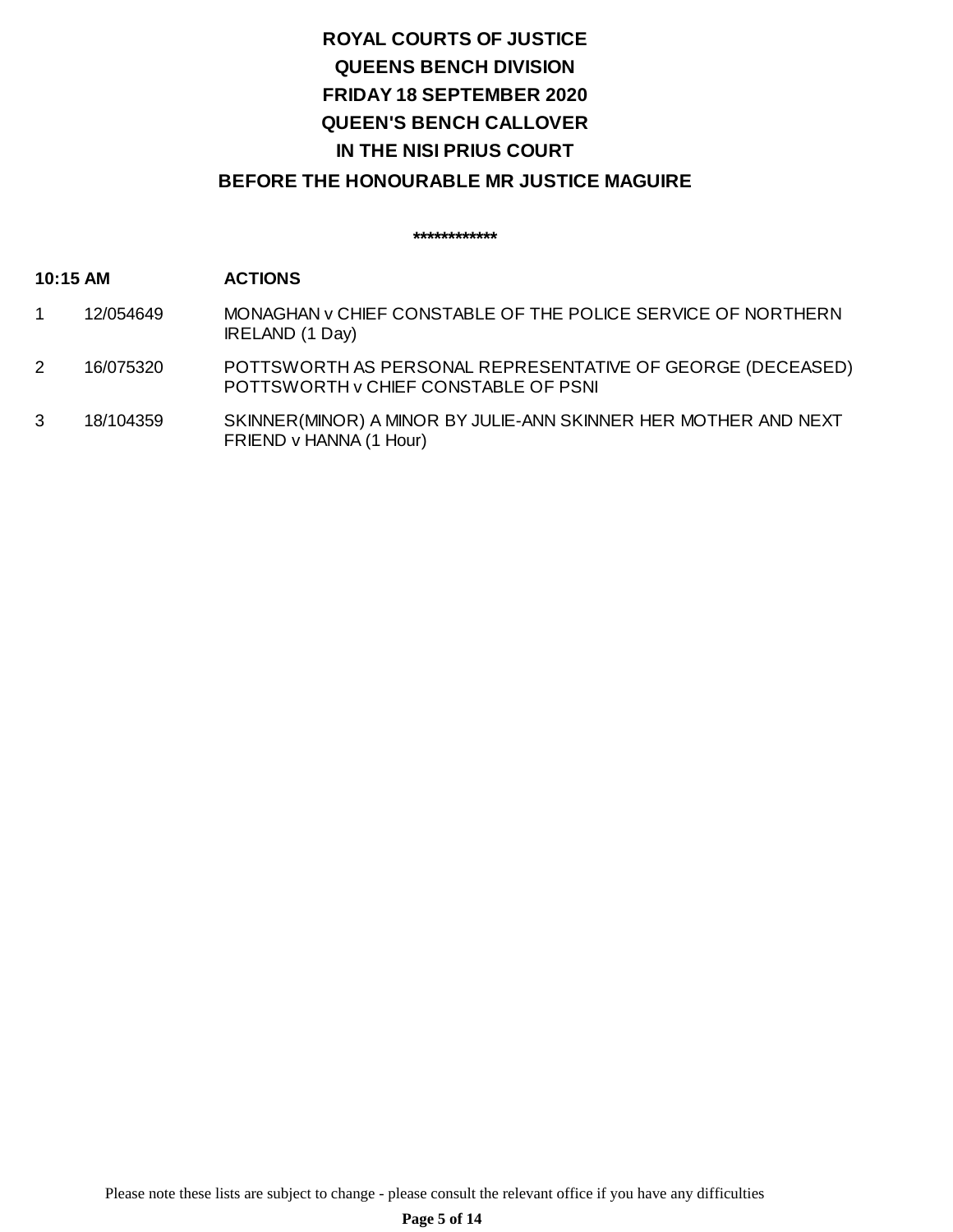## **ROYAL COURTS OF JUSTICE QUEENS BENCH DIVISION QUEEN'S BENCH CALLOVER IN THE NISI PRIUS COURT MONDAY 21 SEPTEMBER 2020**

**\*\*\*\*\*\*\*\*\*\*\*\***

- 1 12/041072 MCANULTY v SOUTHERN HEALTH & SOCIAL CARE TRUST, BELFAST HEALTH & SOCIAL CARE TRUST & ROYAL ORTHOPAEDIC HOSPITAL NHS FOUNDATION TRUST (5 Days)
- 2 15/096255 JORDAN v BELFAST HEALTH & SOCIAL CARE TRUST, HENDRON, CUSACK, NAGLE & TODD TRADING AS ABBOTTS CROSS MEDICAL PRACTICE (2 Days)
- 4 17/050250 FAIRLEY v BELFAST HEALTH AND SOCIAL CARE TRUST (2 Days)

### **10:15 AM ACTIONS**

- 5 13/105826 HEANEY v BYRNE (4 Days)
- 6 15/047662 MCKELVEY A MINOR BY EMMA JANE MCKELVEY HER MOTHER AND NEXT FRIEND v HILL & SOUTH EASTERN HEALTH AND SOCIAL CARE TRUST
- 7 15/075654 MCCARROLL v POLICE SERVICE FOR NORTHERN IRELAND (2 Days)
- 8 17/012950 DOHERTY v MCLAUGHLIN (1 Day)
- 9 17/066935 MCSHERRY v MURPHY TRADING AS NM JOINERY CONTRACTS
- 10 17/092537 MCGOVERN AS THE ADMINISTRATRIX OF THE ESTATE OF DAMIEN MCGOVERN v CATHCART (4 Days)
- 12 18/033169 MCCREA v MINISTRY OF DEFENCE & DEPARTMENT FOR COMMUNITIES AND LOCAL GOVERNMENT
- 13 18/059101 DIGNEY v DIOCESE OF DROMORE, TRUSTEES & BOARD OF GOVERNERS OF ST COLMANS COLLEGE & DEPARTMENT OF EDUCATION
- 14 19/009809 MCLAVERTY & ANDERSON AS THE EXECUTRICES OF THE ESTATE OF MARTIN MONTGOMERY v AES BELFAST WEST POWER LIMITED (3 Days)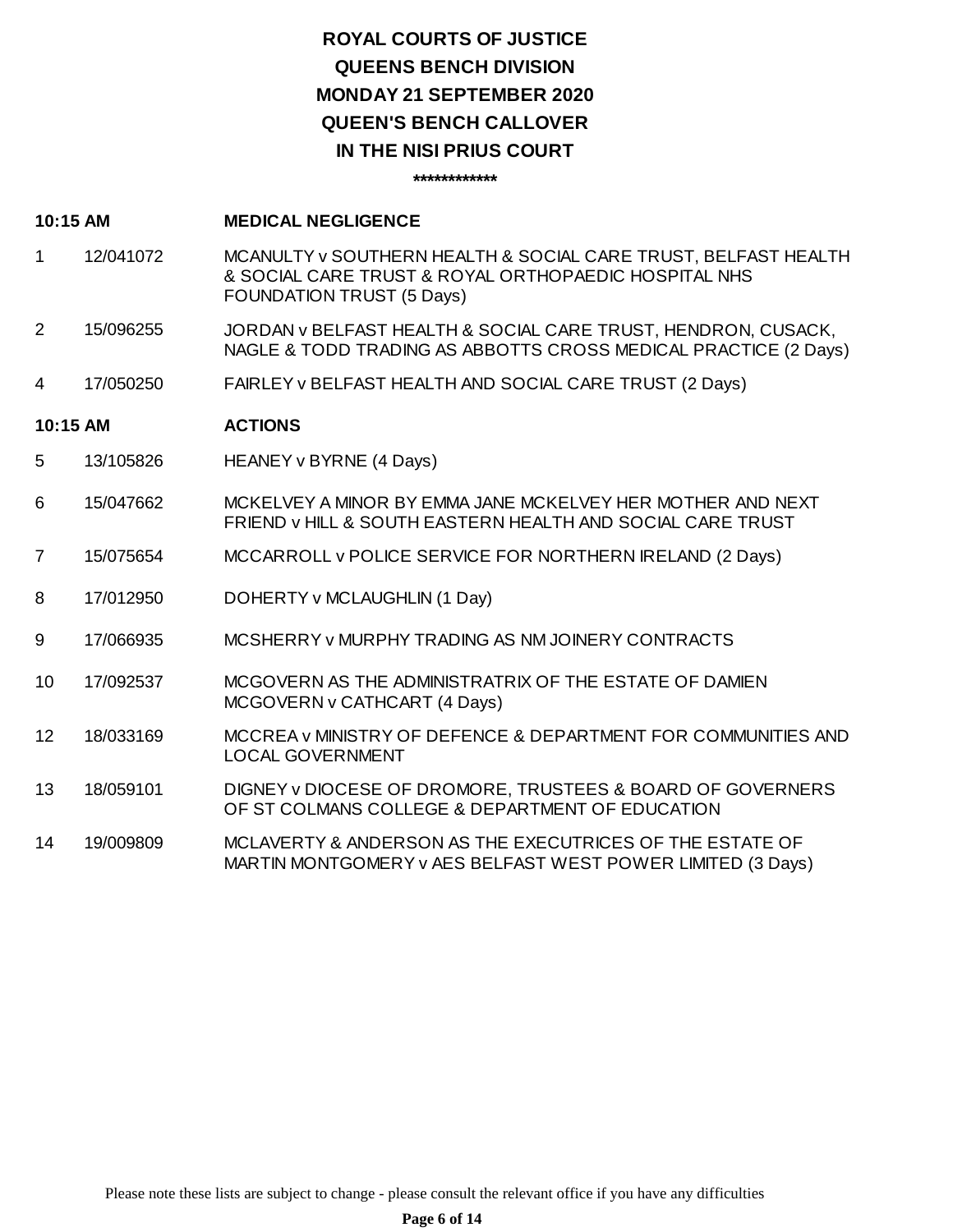## **ROYAL COURTS OF JUSTICE QUEENS BENCH DIVISION QUEEN'S BENCH CALLOVER TUESDAY 22 SEPTEMBER 2020**

**\*\*\*\*\*\*\*\*\*\*\*\***

### **10:15 AM ACTIONS**

- 1 15/054851 DALZELL v TESCO STORES LIMITED (2 Days)
- 2 16/064863 MILLS v LOUERNE CONSTRUCTION LIMITED
- 3 16/082965 MARKS v ULSTERBUS LIMITED
- 4 16/124863 NICHOLL v RAMORE RESTAURANTS LTD
- 5 17/006854 GORDON v SOUTH EASTERN HEALTH AND SOCIAL CARE TRUST (2 Days)
- 6 17/036627 MCGONNELL v CLADY QUARRIES PLANT & HIRE LIMITED (2 Days)
- 7 17/050441 CROSBIE v MUNSTER SIMMS ENGINEERING LIMITED (2 Days)
- 8 18/032129 TULLY v CATERPILLAR NI LIMITED
- 9 18/114641 HALL v BABA (2 Days)
- 10 18/118598 MARTIN v RYOBI ALUMINIUM CASTING (UK) LIMITED
- 11 18/125440 BOYD v WILLIS HEATING AND PLUMBING CO. LTD (2 Days)
- 12 19/080642 MCARTHUR v CAUSEWAY COAST & GLENS BOROUGH COUNCIL (2 Days)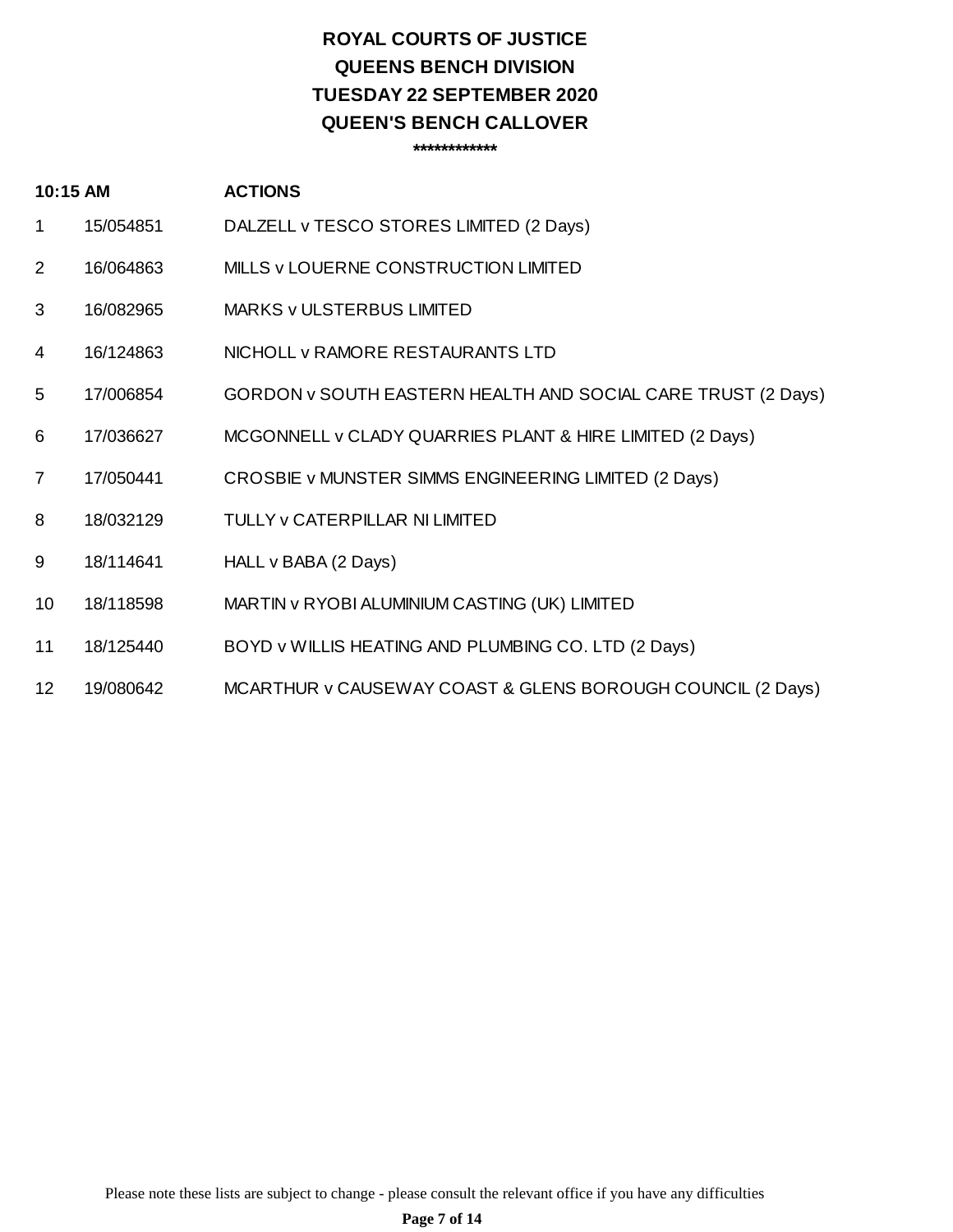## **ROYAL COURTS OF JUSTICE QUEENS BENCH DIVISION QUEEN'S BENCH CALLOVER WEDNESDAY 23 SEPTEMBER 2020**

### **\*\*\*\*\*\*\*\*\*\*\*\***

#### **10:15 AM ACTIONS**

- 1 13/112612 JAGODZINSKA v MCKNIGHT, MCKNIGHT & MCKNIGHT TRADING AS MCKNIGHTS THE PRICE IS RIGHT & BHL PRODUCTS LIMITED (2 Days)
- 2 14/069412 WEIR v CHIEF CONSTABLE OF THE POLICE SERVICE OF NORTHERN IRELAND (2 Days)
- 3 17/065425 KINGHAN v MCCLEMENTS
- 4 18/039766 RAFFERTY v WINCANTON GROUP LTD (2 Days)
- 6 18/064765 Y v JACKSON & NORTHERN IRELAND COURTS AND TRIBUNALS SERVICE
- 7 19/048509 CROSSAN v MCNEILL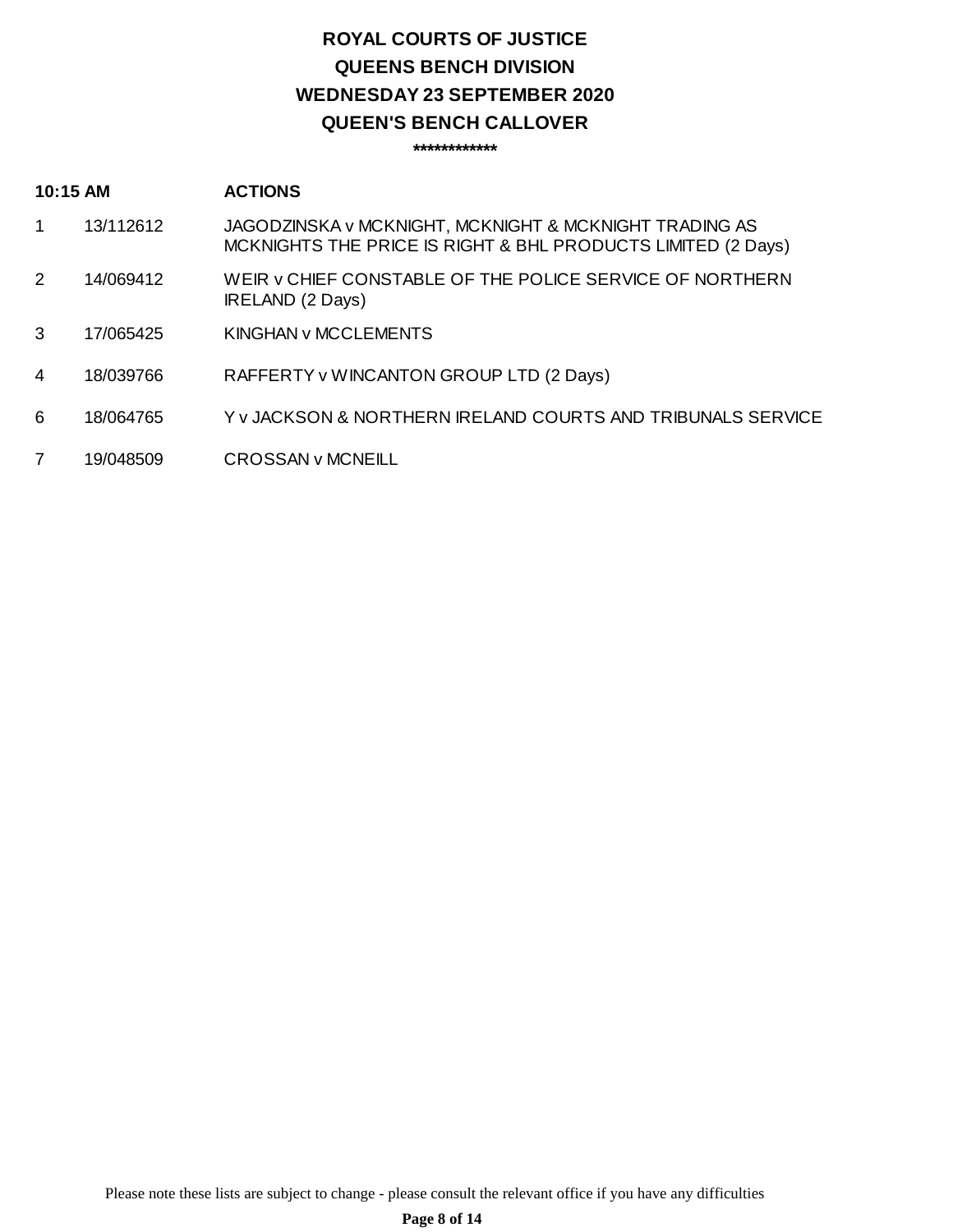# **ROYAL COURTS OF JUSTICE QUEENS BENCH DIVISION QUEEN'S BENCH CALLOVER IN THE NISI PRIUS COURT THURSDAY 24 SEPTEMBER 2020**

## **BEFORE THE HONOURABLE MR JUSTICE MAGUIRE**

**\*\*\*\*\*\*\*\*\*\*\*\***

**10:15 AM APPEALS FROM THE COUNTY COURT JUDGE SITTING AT ARMAGH & SOUTH DOWN**

19/016966/A01 URSULA MURPHY(Plt) : DAVID MITCHELL(Def/A) (2 Hours)

**10:15 AM APPEALS FROM THE COUNTY COURT JUDGE SITTING AT FERMANAGH & TYRONE**

17/032915/A01 JAMIE MARTIN(Plt/A) : MARTIN HANNA(Def/R)

### **10:15 AM INJUNCTIONS**

19/069108 FB1 v Facebook Ireland Limited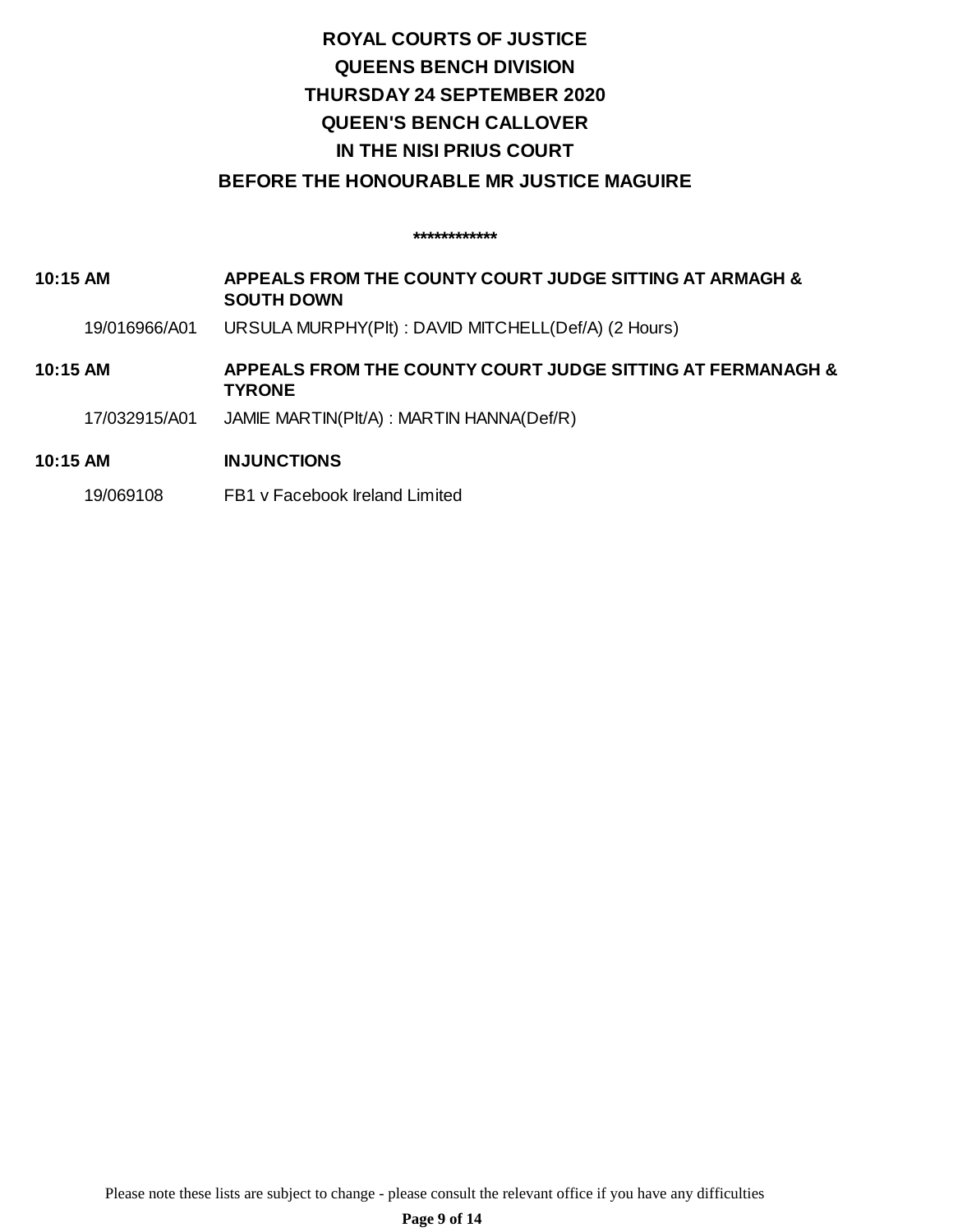## **ROYAL COURTS OF JUSTICE QUEENS BENCH DIVISION QUEEN'S BENCH CALLOVER MONDAY 28 SEPTEMBER 2020**

**\*\*\*\*\*\*\*\*\*\*\*\***

### **10:15 AM MEDICAL NEGLIGENCE**

- 1 16/036149 MACNEISH v BELFAST HEALTH & SOCIAL CARE TRUST & BRYSON CHARITABLE GROUP (5 Days)
- 2 17/058377 JAMISON v SOUTH EASTERN HEALTH AND SOCIAL CARE TRUST (2 Days)

### **10:15 AM ACTIONS**

07/073102

- 3 07/073097 CANNING v CHIEF CONSTABLE OF PSNI (3 Days)
- 4 07/073097 CANNING v CHIEF CONSTABLE OF PSNI (3 Days)
- 5 14/066506 HAMILL v J. DAVID ALEXANDER (5 Days)
- 6 15/011443 CONLON v MCCLOSKEY & LAGAN HOMES LIMITED
- 7 18/054741 SURGENOR JUNIOR AS PERSONAL REPRESENTATIVE OF THOMAS CON SURGENOR v BELFAST HEALTH & SOCIAL CARE TRUST (2 Days)
- 8 19/059319 HAYWOOD v CATS PROTECTION TRUSTEE LIMITED (2 Days)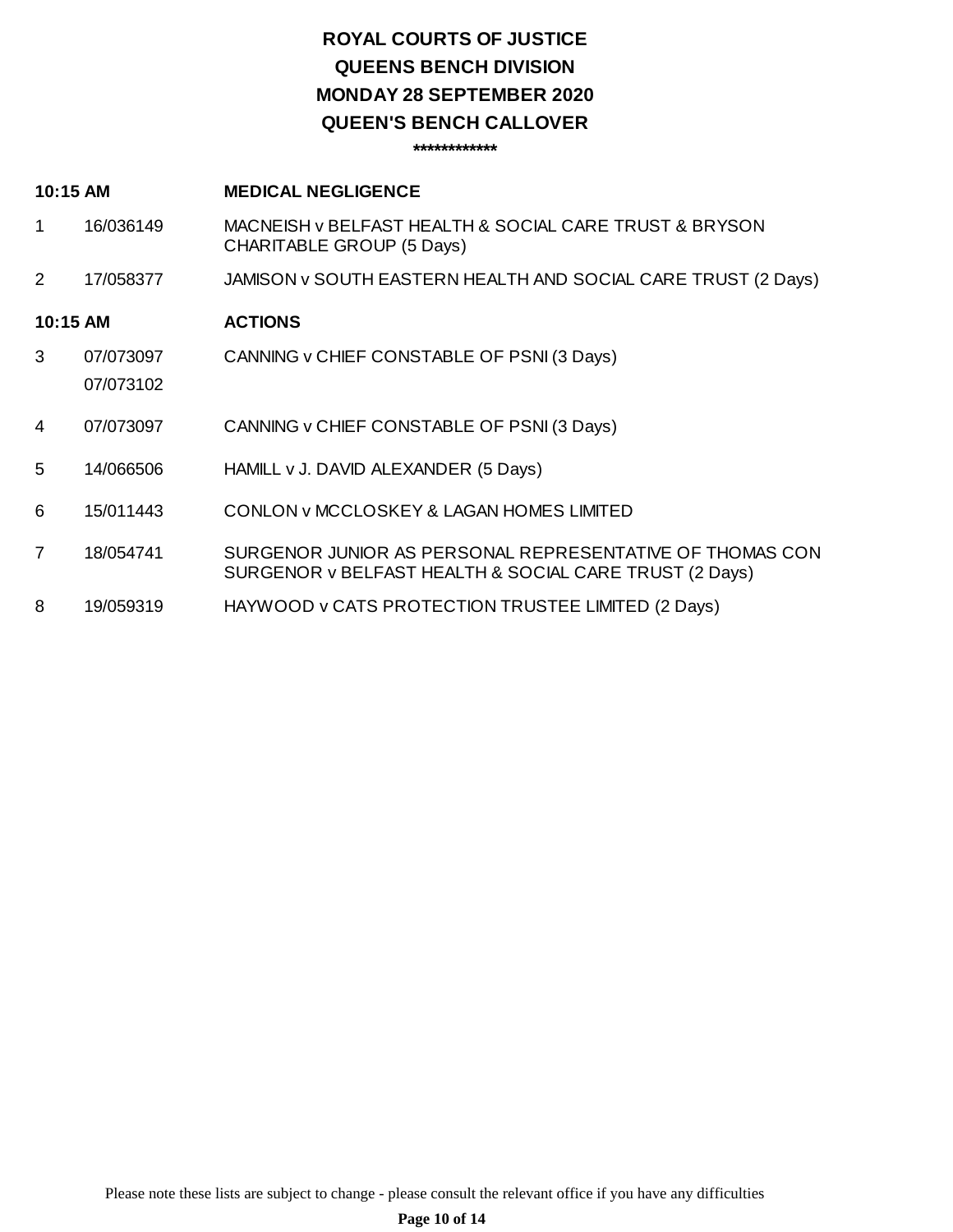## **ROYAL COURTS OF JUSTICE QUEENS BENCH DIVISION QUEEN'S BENCH CALLOVER TUESDAY 29 SEPTEMBER 2020**

**\*\*\*\*\*\*\*\*\*\*\*\***

| 10:15 AM       |           | <b>ACTIONS</b>                                                                   |
|----------------|-----------|----------------------------------------------------------------------------------|
| $\mathbf 1$    | 16/008278 | <b>SEMPLE v SPENCE</b>                                                           |
| 2              | 16/040424 | GREEN v PRAXIS CARE (2 Days)                                                     |
| 3              | 16/077400 | <b>KIRK v MCCORMACK</b>                                                          |
| 4              | 16/090212 | HARPER v NORTHERN IRELAND FIRE & RESCUE SERVICE (2 Days)                         |
| 5              | 17/034380 | MCAULEY v RUSSELL & LIVERPOOL VICTORIA FRIENDLY SOCIETY LIMITED<br>T/A LV        |
| 6              | 17/046785 | DIVEN V HARLAND & WOLFF & CO-OPERATIVE GROUP LTD                                 |
| $\overline{7}$ | 17/066934 | LYNCH V NORTHERN IRELAND AMBULANCE SERVICES HEALTH & SOCIAL<br><b>CARE TRUST</b> |
| 9              | 18/017484 | MONTGOMERY v MCMULLAN (2 Days)                                                   |
| 10             | 18/042520 | THOMPSON v THOMAS HYDE & SONS LIMITED & ELDULGAR CONSTRUCTION<br><b>LIMITED</b>  |
| 11             | 19/020959 | FIELD v HARRIS (2 Days)                                                          |
| 12             | 19/065714 | TAMAS-VLAD v HULL, TRANSLINK & JOHN HENDERSON HOLDINGS LTD                       |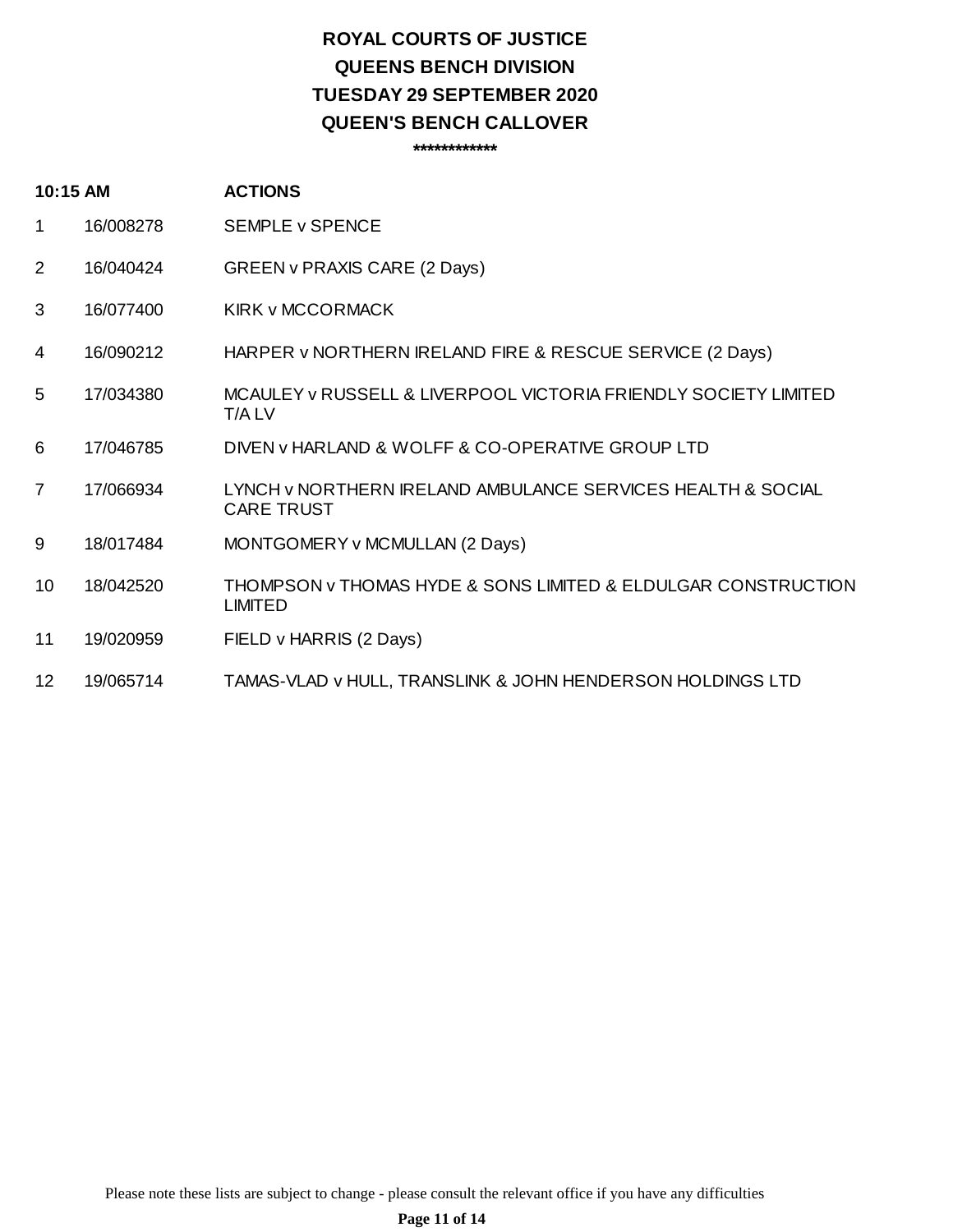## **ROYAL COURTS OF JUSTICE QUEENS BENCH DIVISION QUEEN'S BENCH CALLOVER WEDNESDAY 30 SEPTEMBER 2020**

**\*\*\*\*\*\*\*\*\*\*\*\***

### **10:15 AM ACTIONS**

- 1 17/003304 DOUGAN v JAMISON TRADING AS MARTIN JAMISON TIMBER PRODUCTS (1 Day)
- 2 17/005531 MCKENNA v KELLY (2 Days)
- 3 18/054077 GIBSON AS EXECUTOR OF THE ESTATE OF HUGH JOHN GIBSON (DECEASED) v LYDIAN CARE LTD (2 Days)
- 5 19/035386 MITCHELL v O'MAHONEY-TRUESDALE (2 Days)
- 6 19/074116 MCCOOEY v GREENE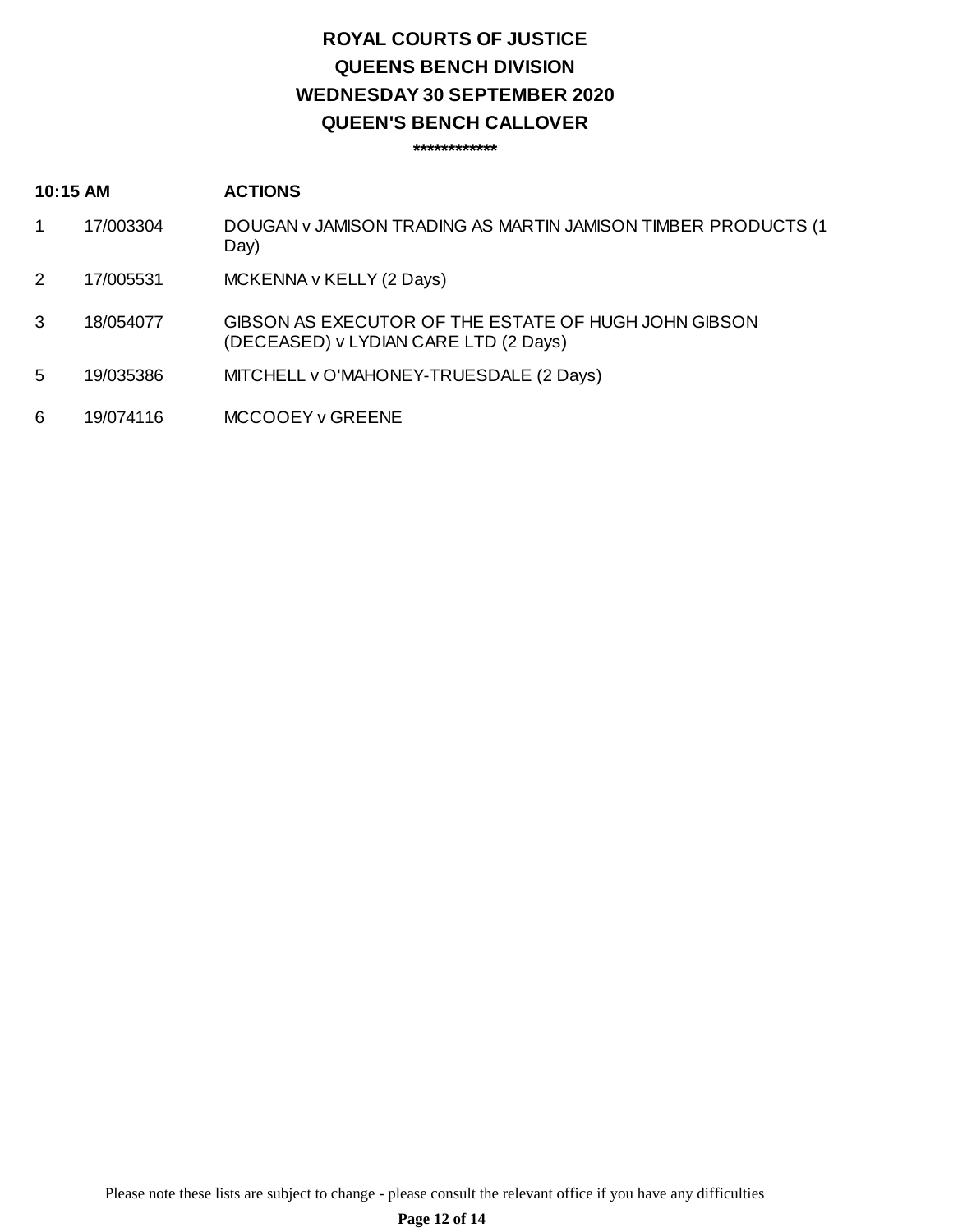## **ROYAL COURTS OF JUSTICE QUEENS BENCH DIVISION QUEEN'S BENCH CALLOVER IN THE NISI PRIUS COURT THURSDAY 01 OCTOBER 2020 BEFORE THE HONOURABLE MR JUSTICE MAGUIRE**

**\*\*\*\*\*\*\*\*\*\*\*\***

**10:15 AM APPEALS**

1 18/120758/02/A01 KEITH SMYTH(Plt/A) : UK INSURANCE LIMITED(Def/R)